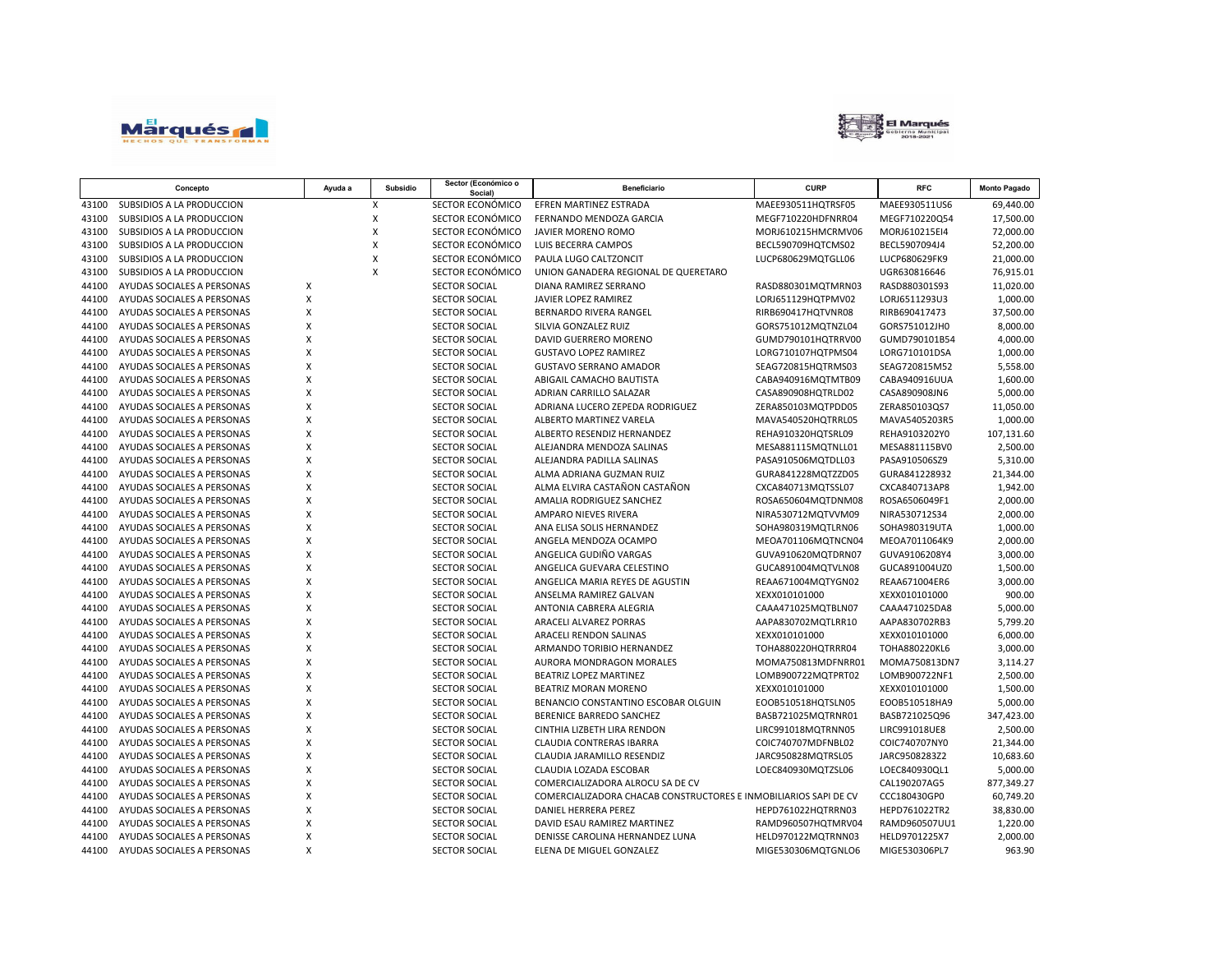



|       | Concepto                   | Ayuda a      | Subsidio | Sector (Económico o<br>Social) | Beneficiario                           | <b>CURP</b>        | <b>RFC</b>      | <b>Monto Pagado</b> |
|-------|----------------------------|--------------|----------|--------------------------------|----------------------------------------|--------------------|-----------------|---------------------|
| 44100 | AYUDAS SOCIALES A PERSONAS | X            |          | <b>SECTOR SOCIAL</b>           | ELISHABET MENDOZA AVILA                | MEAE730424MQTNVL08 | MEAE730424J63   | 2,000.00            |
| 44100 | AYUDAS SOCIALES A PERSONAS | X            |          | <b>SECTOR SOCIAL</b>           | ENEDINA OFELIA NIEVES CASTRO           | NICE630201MQTVSN04 | NICE6302018X6   | 1,000.00            |
| 44100 | AYUDAS SOCIALES A PERSONAS | $\mathsf{x}$ |          | <b>SECTOR SOCIAL</b>           | ERNESTINA GLORIA LOPEZ RAMIREZ         | LORE530316MOTPMR06 | LORE5303167LA   | 1,000.00            |
| 44100 | AYUDAS SOCIALES A PERSONAS | X            |          | <b>SECTOR SOCIAL</b>           | EUSTOLIA JUAREZ DE JESUS               | JUJE541109MQTRSS03 | JUJE541109CL5   | 3,500.00            |
| 44100 | AYUDAS SOCIALES A PERSONAS | X            |          | <b>SECTOR SOCIAL</b>           | <b>EVA MARTINEZ SALINAS</b>            | MASE711105MQTRLV14 | MASE711105A37   | 1,000.00            |
| 44100 | AYUDAS SOCIALES A PERSONAS | X            |          | <b>SECTOR SOCIAL</b>           | EVA GABRIELA RAMIREZ RUIZ              | RARE940331MQTMZV03 | RARE940331VE4   | 3,000.00            |
| 44100 | AYUDAS SOCIALES A PERSONAS | X            |          | SECTOR SOCIAL                  | FABIAN ISRAEL RAMIREZ MARTINEZ         | RAMF990722HQTMRB01 | RAMF990722IY8   | 1,780.00            |
| 44100 | AYUDAS SOCIALES A PERSONAS | Χ            |          | SECTOR SOCIAL                  | FABIOLA GUADALUPE CRISTOBAL SANCHEZ    | CISF870102MQTRNB07 | CISF8701024G7   | 3,000.00            |
| 44100 | AYUDAS SOCIALES A PERSONAS | X            |          | <b>SECTOR SOCIAL</b>           | FATIMA ELIZABETH MENDOZA NIEVES        | MENF900730MMCNVT05 | MENF9007307J2   | 2,000.00            |
| 44100 | AYUDAS SOCIALES A PERSONAS | X            |          | <b>SECTOR SOCIAL</b>           | FELIPA HERNANDEZ LEDEZMA               | HELF530501MQTRDL02 | HELF5305017N6   | 963.90              |
| 44100 | AYUDAS SOCIALES A PERSONAS | X            |          | SECTOR SOCIAL                  | FLOR DE MARIA GONZAGA CRUZ             | GOCF831020MQTNRL02 | GOCF831020JB8   | 4,000.00            |
| 44100 | AYUDAS SOCIALES A PERSONAS | X            |          | <b>SECTOR SOCIAL</b>           | FRANCISCO JAVIER HERNANDEZ SALINAS     | HESF890524HQTRLR04 | HESF890524EE5   | 3,000.00            |
| 44100 | AYUDAS SOCIALES A PERSONAS | X            |          | <b>SECTOR SOCIAL</b>           | FRANCISCO JAVIER SANCHEZ RESENDIZ      | SARF940907HQTNSR05 | SARF940907NT8   | 3,300.00            |
| 44100 | AYUDAS SOCIALES A PERSONAS | X            |          | <b>SECTOR SOCIAL</b>           | <b>GABINO LUNA PEREZ</b>               | LUPG881114HQTNRB09 | LUPG881114U69   | 3,000.00            |
| 44100 | AYUDAS SOCIALES A PERSONAS | X            |          | <b>SECTOR SOCIAL</b>           | GABRIELA GUARDADO LOPEZ                | GULG940708MQTRPB00 | GULG940708NI2   | 3,500.00            |
| 44100 | AYUDAS SOCIALES A PERSONAS | $\mathsf{x}$ |          | <b>SECTOR SOCIAL</b>           | <b>GABRIELA PEREZ VILLEGAS</b>         | PEVG881203MQTRLB03 | PEVG881203Q34   | 6,000.00            |
| 44100 | AYUDAS SOCIALES A PERSONAS | $\mathsf{x}$ |          | <b>SECTOR SOCIAL</b>           | <b>GABRIELA ROCHA CARPINTERO</b>       | ROCG950218MQTCRB04 | ROCG950218G89   | 3,500.00            |
| 44100 | AYUDAS SOCIALES A PERSONAS | X            |          | <b>SECTOR SOCIAL</b>           | <b>GREGORIO MARIA JAIME</b>            | XEXX010101000      | XEXX010101000   | 7,500.00            |
| 44100 | AYUDAS SOCIALES A PERSONAS | X            |          | <b>SECTOR SOCIAL</b>           | <b>GUADALUPE RASILLA SANTIAGO</b>      | RASG601212MOCSND07 | RASG601212MG8   | 3,000.00            |
| 44100 | AYUDAS SOCIALES A PERSONAS | X            |          | <b>SECTOR SOCIAL</b>           | GUILLERMINA VILLAGOMEZ MARTINEZ        | VIMG700601MQTLRL08 | VIMG700601F49   | 3,000.00            |
| 44100 | AYUDAS SOCIALES A PERSONAS | X            |          | SECTOR SOCIAL                  | HIPOLITO MARTINEZ EUGENIO              | MAEH700813HQTRGP05 | MAEH700813FI7   | 1,480.00            |
| 44100 | AYUDAS SOCIALES A PERSONAS | X            |          | <b>SECTOR SOCIAL</b>           | INOCENCIO MARCELINO NORBERTO HERNANDEZ | NOHI431228HQTRRN02 | NOHI4312289LA   | 1,000.00            |
| 44100 | AYUDAS SOCIALES A PERSONAS | X            |          | <b>SECTOR SOCIAL</b>           | <b>IRMA RAMIREZ CABRERA</b>            | MOLI640930MQTRRR07 | RACI-640930-Q96 | 33,094.22           |
| 44100 | AYUDAS SOCIALES A PERSONAS | X            |          | <b>SECTOR SOCIAL</b>           | IRMA LORENA MORENO LOREDO              | MOLI870930MQTRRR00 | MOLI870930KA2   | 13,300.00           |
| 44100 | AYUDAS SOCIALES A PERSONAS | X            |          | <b>SECTOR SOCIAL</b>           | ISIDRO HERNANDEZ RESENDIZ              | HERI650514HQTRSS00 | HERI650514CD5   | 8,000.00            |
| 44100 | AYUDAS SOCIALES A PERSONAS | X            |          | <b>SECTOR SOCIAL</b>           | J. ANTONIO BARCENAS LUCAS              | BALA690829HQTRCN04 | BALA690829U49   | 3,000.00            |
| 44100 | AYUDAS SOCIALES A PERSONAS | X            |          | <b>SECTOR SOCIAL</b>           | J. GUADALUPE GOMEZ HERNANDEZ           | GOHG361231HQTMRD06 | GOHG361231I1A   | 1,500.00            |
| 44100 | AYUDAS SOCIALES A PERSONAS | X            |          | <b>SECTOR SOCIAL</b>           | JAFET SACRAMENTO FRAYLE ELÍAS          | FAEJ001216HQTRLFA9 | FAEJ001216VA2   | 1,500.00            |
| 44100 | AYUDAS SOCIALES A PERSONAS | X            |          | <b>SECTOR SOCIAL</b>           | JANET TORRES MIRANDA                   | TOMJ811011MDFRRN04 | TOMJ8110119N7   | 2,000.00            |
| 44100 | AYUDAS SOCIALES A PERSONAS | X            |          | <b>SECTOR SOCIAL</b>           | <b>JANY GONZALEZ BONILLA</b>           | GOBJ950412MQTNNN02 | GOBJ950412NR9   | 2,500.00            |
| 44100 | AYUDAS SOCIALES A PERSONAS | X            |          | <b>SECTOR SOCIAL</b>           | <b>JESUS MEDINA MONTOYA</b>            | MEMJ610611HOTDNS08 | MEMJ6106119J9   | 2,000.00            |
| 44100 | AYUDAS SOCIALES A PERSONAS | $\mathsf{x}$ |          | <b>SECTOR SOCIAL</b>           | JESUS ERNESTO RAMIREZ MARTINEZ         | RAMJ750827HQTMRS01 | RAMJ75082712A   | 6,380.00            |
| 44100 | AYUDAS SOCIALES A PERSONAS | X            |          | <b>SECTOR SOCIAL</b>           | JORGE HERNANDEZ AMADOR                 | HEAJ771127MQTRMR09 | HEAJ771127MT5   | 11,600.00           |
| 44100 | AYUDAS SOCIALES A PERSONAS | $\mathsf{x}$ |          | <b>SECTOR SOCIAL</b>           | JOSE CAMACHO PACHECO                   | CAPJ391022MQTMCS04 | CAPJ391022AE1   | 3,000.00            |
| 44100 | AYUDAS SOCIALES A PERSONAS | X            |          | <b>SECTOR SOCIAL</b>           | JOSE ANTONIO PAULIN GOMEZ              | PAGA910613HQTLMN07 | PAGA910613CB1   | 2,000.00            |
| 44100 | AYUDAS SOCIALES A PERSONAS | X            |          | <b>SECTOR SOCIAL</b>           | JOSE BENIGNO GUERRERO RIVERA           | GURB590213HQTRVN04 | GURB590213LX1   | 3,000.00            |
| 44100 | AYUDAS SOCIALES A PERSONAS | X            |          | <b>SECTOR SOCIAL</b>           | JOSE DANIEL AGUILAR IBARRA             | AUID921108HQTGBN05 | AUID921108PX4   | 2,000.00            |
| 44100 | AYUDAS SOCIALES A PERSONAS | X            |          | <b>SECTOR SOCIAL</b>           | JOSE MARTIN SANCHEZ LUNA               | SALM651226HQTNNR09 | SALM651226JYA   | 3,000.00            |
| 44100 | AYUDAS SOCIALES A PERSONAS | X            |          | SECTOR SOCIAL                  | JOSE MIGUEL LOPEZ HERNANDEZ            | LOVM690418HQTPLG03 | LOHM690418SI8   | 2,000.00            |
| 44100 | AYUDAS SOCIALES A PERSONAS | X            |          | <b>SECTOR SOCIAL</b>           | JOSE REFUGIO RAMIREZ RAMIREZ           | RARR660704HQTMMF05 | RARR660704QPA   | 10,000.00           |
| 44100 | AYUDAS SOCIALES A PERSONAS | X            |          | <b>SECTOR SOCIAL</b>           | JOSE SALVADOR MUÑOZ CRUZ               | MUCS820507HQTXRL04 | MUCS820507ME0   | 7,000.00            |
| 44100 | AYUDAS SOCIALES A PERSONAS | X            |          | SECTOR SOCIAL                  | JOSUE JIMENEZ RAMIREZ                  | JIRJ880621MQTMMS08 | JIRJ8806212Z7   | 20,048.98           |
| 44100 | AYUDAS SOCIALES A PERSONAS | X            |          | SECTOR SOCIAL                  | JUAN ESCAMILLA BARCENAS                | EABJ560702HQTSRN03 | EABJ560702GQ0   | 4,337.52            |
| 44100 | AYUDAS SOCIALES A PERSONAS | X            |          | <b>SECTOR SOCIAL</b>           | JUAN CARLOS RAMIREZ HERNANDEZ          | RAHJ690724HQTMRN09 | RAHJ6907247V4   | 17,400.00           |
| 44100 | AYUDAS SOCIALES A PERSONAS | X            |          | <b>SECTOR SOCIAL</b>           | JUAN FELIPE PACHECO GARCIA             | PAGJ720830HQTCRN03 | PAGJ720830D82   | 90,944.00           |
| 44100 | AYUDAS SOCIALES A PERSONAS | X            |          | <b>SECTOR SOCIAL</b>           | JUAN FRANCISCO GONZALEZ DOMINGUEZ      | GODJ781016HMCNMN02 | GODJ7810167QA   | 4,000.00            |
| 44100 | AYUDAS SOCIALES A PERSONAS | X            |          | <b>SECTOR SOCIAL</b>           | <b>JUAN JOSE GARCIA FRIAS</b>          | GAFJ790728HQTRRN15 | GAFJ7907288Z3   | 1,624.00            |
| 44100 | AYUDAS SOCIALES A PERSONAS | X            |          | <b>SECTOR SOCIAL</b>           | <b>JUAN PEDRO ANAYA LUNA</b>           | AALJ751114HPLNNN07 | AALJ751114NM3   | 2,000.00            |
| 44100 | AYUDAS SOCIALES A PERSONAS | X            |          | <b>SECTOR SOCIAL</b>           | JUANA CRESPO UGALDE                    | CEUJ881207MQTRGN04 | CEUJ881207DR0   | 1,000.00            |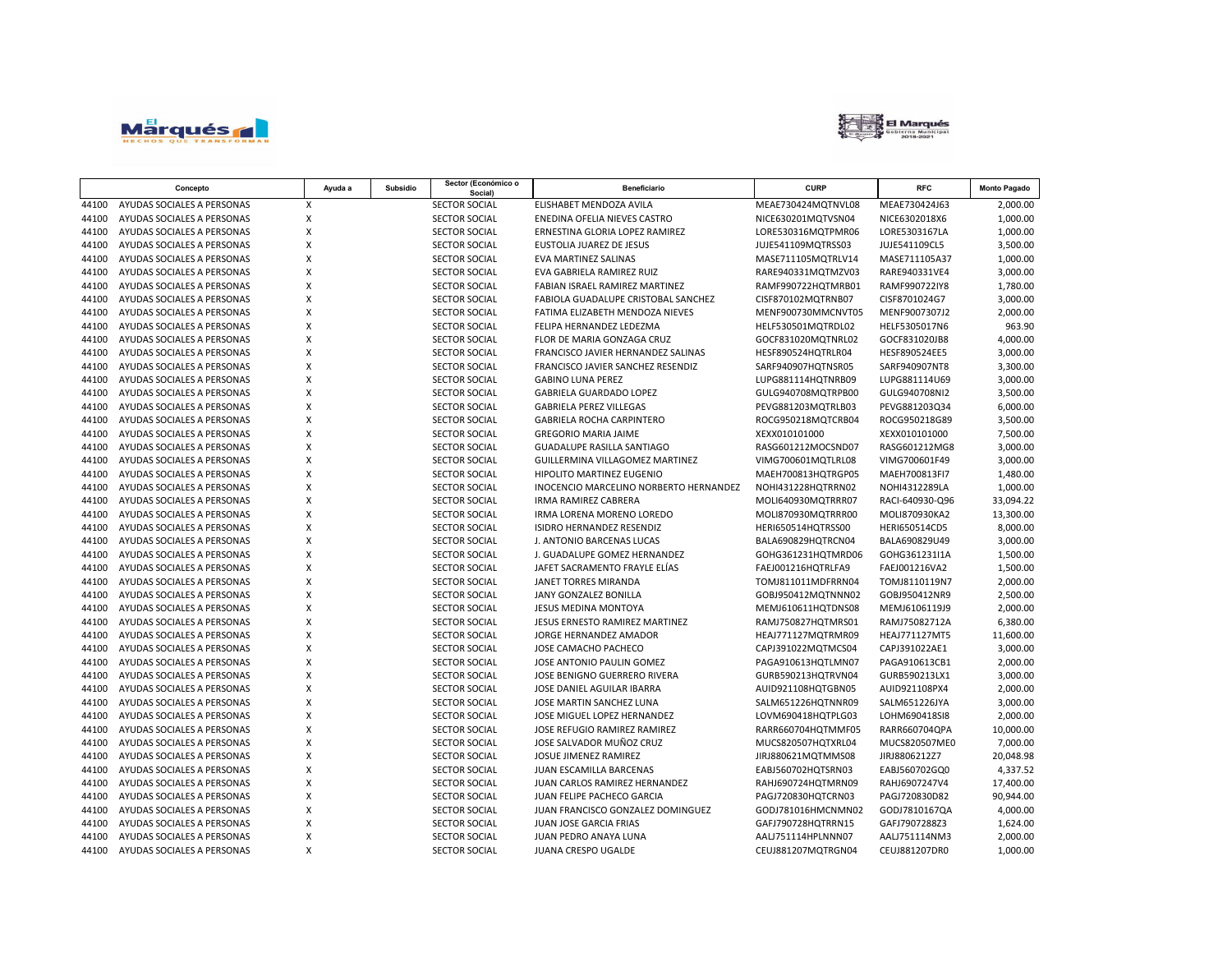



| Social)<br>AYUDAS SOCIALES A PERSONAS<br><b>SECTOR SOCIAL</b><br>X<br>JUANA HERNANDEZ TEXAS<br>HETJ440403MQTRXN02<br>HETJ4404036V5<br>44100<br>X<br>44100<br>AYUDAS SOCIALES A PERSONAS<br><b>SECTOR SOCIAL</b><br><b>JUANA RODRIGUEZ SANCHEZ</b><br>ROSJ551120MQTDNN03<br>ROSJ5511205Y9<br>X<br>AYUDAS SOCIALES A PERSONAS<br>44100<br><b>SECTOR SOCIAL</b><br>KARLA MARTINEZ RAMIREZ<br>MARK871023MQTRMR07<br>MARK871023E17<br>X<br>AYUDAS SOCIALES A PERSONAS<br>SECTOR SOCIAL<br>AAHL540203HQTLDR06<br>44100<br>LAURENTINO ALVAREZ HIDALGO<br>AAHL540203INA | 963.90<br>2,000.00<br>2,000.00<br>19,400.00<br>2,000.00<br>2,500.00<br>5,937.38 |
|-----------------------------------------------------------------------------------------------------------------------------------------------------------------------------------------------------------------------------------------------------------------------------------------------------------------------------------------------------------------------------------------------------------------------------------------------------------------------------------------------------------------------------------------------------------------|---------------------------------------------------------------------------------|
|                                                                                                                                                                                                                                                                                                                                                                                                                                                                                                                                                                 |                                                                                 |
|                                                                                                                                                                                                                                                                                                                                                                                                                                                                                                                                                                 |                                                                                 |
|                                                                                                                                                                                                                                                                                                                                                                                                                                                                                                                                                                 |                                                                                 |
|                                                                                                                                                                                                                                                                                                                                                                                                                                                                                                                                                                 |                                                                                 |
| $\mathsf{x}$<br>44100<br>AYUDAS SOCIALES A PERSONAS<br><b>SECTOR SOCIAL</b><br><b>LORENA DIAZ ESTRADA</b><br>DIEL731103MQTZSR09<br>DIEL731103GF7                                                                                                                                                                                                                                                                                                                                                                                                                |                                                                                 |
| X<br>AYUDAS SOCIALES A PERSONAS<br>SECTOR SOCIAL<br>MAML950715P68<br>44100<br>LUIS GERARDO MARTINEZ MARTINEZ<br>MAML950715HQTRRS00                                                                                                                                                                                                                                                                                                                                                                                                                              |                                                                                 |
| X<br>44100<br>AYUDAS SOCIALES A PERSONAS<br><b>SECTOR SOCIAL</b><br>TOSL761203HQTVNS05<br>TOSL761203496<br>LUIS VALENTIN TOVAR SANTANA                                                                                                                                                                                                                                                                                                                                                                                                                          |                                                                                 |
| X<br>44100<br>AYUDAS SOCIALES A PERSONAS<br><b>SECTOR SOCIAL</b><br>LUZ MARIA GUEVARA CELESTINO<br>GUCL00608MQTVLZA3<br>GUCL000608H71                                                                                                                                                                                                                                                                                                                                                                                                                           | 1,500.00                                                                        |
| X<br>44100<br>AYUDAS SOCIALES A PERSONAS<br><b>SECTOR SOCIAL</b><br>HEGR641010MQTRRF00<br>HEGR641010259<br>M. RAFAELA HERNANDEZ GUERRERO                                                                                                                                                                                                                                                                                                                                                                                                                        | 963.90                                                                          |
| $\pmb{\mathsf{X}}$<br>44100<br>AYUDAS SOCIALES A PERSONAS<br>SECTOR SOCIAL<br>MA ANGELICA ELIZONDO VIZCAYA<br>EIVA760302MQTLZN00<br>EIVM760302QL2                                                                                                                                                                                                                                                                                                                                                                                                               | 3,480.00                                                                        |
| X<br>44100<br>AYUDAS SOCIALES A PERSONAS<br><b>SECTOR SOCIAL</b><br>MA. CRISTINA ARCEO HERNANDEZ<br>AEHC621028MMNRRR02<br>AEHC621028DG8                                                                                                                                                                                                                                                                                                                                                                                                                         | 21,344.00                                                                       |
| $\pmb{\mathsf{X}}$<br>AYUDAS SOCIALES A PERSONAS<br>SECTOR SOCIAL<br>BASC550724MQTRLR07<br>BASC550724P53<br>44100<br>MA. CRISTINA BRAVO SALAZAR                                                                                                                                                                                                                                                                                                                                                                                                                 | 2,000.00                                                                        |
| X<br>44100<br>AYUDAS SOCIALES A PERSONAS<br><b>SECTOR SOCIAL</b><br>MA. DE JESUS GOMEZ AMADOR<br>GOAJ711225MQTMMS02<br>GOAJ711225RQ1                                                                                                                                                                                                                                                                                                                                                                                                                            | 1,000.00                                                                        |
| X<br>44100<br>AYUDAS SOCIALES A PERSONAS<br><b>SECTOR SOCIAL</b><br>MA. DE JESUS GUTIERREZ JIMENEZ<br>GUJJ860424MQTTMS06<br>GUJJ860424NA5                                                                                                                                                                                                                                                                                                                                                                                                                       | 2,000.00                                                                        |
| X<br>44100<br>AYUDAS SOCIALES A PERSONAS<br><b>SECTOR SOCIAL</b><br>MA. DEL CARMEN EMILIA PEREZ BARCENAS<br>PEBC510601MQTRRR09<br>PEBC510601CG5                                                                                                                                                                                                                                                                                                                                                                                                                 | 8,000.00                                                                        |
| X<br>AYUDAS SOCIALES A PERSONAS<br>SECTOR SOCIAL<br>44100<br>MA. DOLORES LOZADA RODRIGUEZ<br>LORD730608MQTZDL09<br>LORD7306082Q6                                                                                                                                                                                                                                                                                                                                                                                                                                | 4,000.00                                                                        |
| X<br>44100<br>AYUDAS SOCIALES A PERSONAS<br><b>SECTOR SOCIAL</b><br>MA. DOLORES RUIZ RAMIREZ<br>RURD920608QBA<br>RURD920608MQTZML00                                                                                                                                                                                                                                                                                                                                                                                                                             | 4,000.00                                                                        |
| X<br>44100<br>AYUDAS SOCIALES A PERSONAS<br><b>SECTOR SOCIAL</b><br>MA. ESTHER GARCIA LOPEZ<br>GALE820819MQTRPS03<br>GALE820819B71                                                                                                                                                                                                                                                                                                                                                                                                                              | 500.00                                                                          |
| X<br>44100<br>AYUDAS SOCIALES A PERSONAS<br>SECTOR SOCIAL<br>MA. GUADALUPE CAMACHO JAIME<br>CAJG751203MQTMMD04<br>CAJG751203Q25                                                                                                                                                                                                                                                                                                                                                                                                                                 | 700.00                                                                          |
| 44100<br>X<br>AYUDAS SOCIALES A PERSONAS<br><b>SECTOR SOCIAL</b><br>MA. IRENE RAYMUNDO ESTRELLA<br>RAEI840221MQTYSR07<br>RAE18402217X8                                                                                                                                                                                                                                                                                                                                                                                                                          | 3,020.00                                                                        |
| 44100<br>AYUDAS SOCIALES A PERSONAS<br>X<br>SECTOR SOCIAL<br>MA. LETICIA HERNANDEZ RESENDIZ<br>HERL680321MQTRST02<br>HERL680321T32                                                                                                                                                                                                                                                                                                                                                                                                                              | 6,000.00                                                                        |
| X<br>44100<br>AYUDAS SOCIALES A PERSONAS<br><b>SECTOR SOCIAL</b><br>MA. PAULA GONZALEZ OLVERA<br>GOOP510322MQTNLL06<br>GOOP510322R64                                                                                                                                                                                                                                                                                                                                                                                                                            | 963.90                                                                          |
| X<br>44100<br>AYUDAS SOCIALES A PERSONAS<br><b>SECTOR SOCIAL</b><br>MA. ROSA CABRERA LOREDO<br>CALR670427MQTBRS07<br>CALR670427513                                                                                                                                                                                                                                                                                                                                                                                                                              | 6,000.00                                                                        |
| X<br>44100<br>AYUDAS SOCIALES A PERSONAS<br><b>SECTOR SOCIAL</b><br>MANUEL HERNANDEZ MARTINEZ<br>XEXX010101000<br>XEXX010101000                                                                                                                                                                                                                                                                                                                                                                                                                                 | 700.00                                                                          |
| X<br>44100<br>AYUDAS SOCIALES A PERSONAS<br>SECTOR SOCIAL<br>MARCO ANTONIO MARTINEZ GALICIA<br>MAGM590313HQTRLR08<br>MAGM5903134U6                                                                                                                                                                                                                                                                                                                                                                                                                              | 2,000.00                                                                        |
| X<br>44100<br>AYUDAS SOCIALES A PERSONAS<br><b>SECTOR SOCIAL</b><br>MARGARITA SALINAS MORENO<br>SAMM610911MDFLRR03<br>SAMM610911TYA                                                                                                                                                                                                                                                                                                                                                                                                                             | 1,000.00                                                                        |
| $\mathsf{x}$<br>44100<br>AYUDAS SOCIALES A PERSONAS<br><b>SECTOR SOCIAL</b><br>MARIA BENITA CARPINTERO GARCIA<br>CAGB510205MQTRRN07<br>CAGB510205924                                                                                                                                                                                                                                                                                                                                                                                                            | 2,500.00                                                                        |
| X<br>44100<br>AYUDAS SOCIALES A PERSONAS<br><b>SECTOR SOCIAL</b><br>MARIA DE LOS ANGELES GONZALEZ PEREZ<br>GOPA840929MTLNRN09<br>GOPA840929RKA                                                                                                                                                                                                                                                                                                                                                                                                                  | 1,600.00                                                                        |
| X<br>44100<br>AYUDAS SOCIALES A PERSONAS<br>SECTOR SOCIAL<br>MARIA DEL ROSARIO LEON GILES<br>LEGR630430MDFNLS08<br>LEGR630430AT7                                                                                                                                                                                                                                                                                                                                                                                                                                | 10,988.00                                                                       |
| $\mathsf{x}$<br>AYUDAS SOCIALES A PERSONAS<br>44100<br><b>SECTOR SOCIAL</b><br>MARIA ELISA MARTINEZ MOLINA<br>MXME860111MQTRLL02<br>MXME860111SB0                                                                                                                                                                                                                                                                                                                                                                                                               | 5,000.00                                                                        |
| X<br>AYUDAS SOCIALES A PERSONAS<br>SECTOR SOCIAL<br>MELE621202DZ1<br>44100<br>MARIA EVA MEDINA LOPEZ<br>MELE621202MQTDPV08                                                                                                                                                                                                                                                                                                                                                                                                                                      | 2,500.00                                                                        |
| $\mathsf{x}$<br>44100<br>AYUDAS SOCIALES A PERSONAS<br>SECTOR SOCIAL<br>VEBF921115MQTLRR09<br>VEBF9211159F9<br>MARIA FERNANDA VELASCO BARREDO                                                                                                                                                                                                                                                                                                                                                                                                                   | 8,050.00                                                                        |
| $\mathsf{x}$<br>44100<br>AYUDAS SOCIALES A PERSONAS<br><b>SECTOR SOCIAL</b><br>MARIA GUADALUPE SANCHEZ RESENDIZ<br>SARG840304MQTNSD02<br>SARG840304A27                                                                                                                                                                                                                                                                                                                                                                                                          | 1,350.00                                                                        |
| X<br>44100<br>AYUDAS SOCIALES A PERSONAS<br><b>SECTOR SOCIAL</b><br>VEOI500302MQTLRN04<br>VEOI5003023X1<br>MARIA INES EUSEBIA VELAZQUEZ ORDAZ                                                                                                                                                                                                                                                                                                                                                                                                                   | 2,000.00                                                                        |
| X<br>44100<br>AYUDAS SOCIALES A PERSONAS<br>SECTOR SOCIAL<br>MARIA JOSEFINA SANCHEZ SOLORZANO<br>SASJ570319MDFNLS01<br>SASJ570319FS7                                                                                                                                                                                                                                                                                                                                                                                                                            | 963.90                                                                          |
| X<br>44100<br>AYUDAS SOCIALES A PERSONAS<br><b>SECTOR SOCIAL</b><br>MARIA MERCEDES ALICIA LOPEZ RAMIREZ<br>LORM490810MQTPMR01<br>LORM4908105BA                                                                                                                                                                                                                                                                                                                                                                                                                  | 1,000.00                                                                        |
| X<br>44100<br>AYUDAS SOCIALES A PERSONAS<br>SECTOR SOCIAL<br>MARIA TECLA RESENDIZ MARTINEZ<br>REMT350824MQTSRC07<br>REMT350824618                                                                                                                                                                                                                                                                                                                                                                                                                               | 963.90                                                                          |
| X<br>44100<br>AYUDAS SOCIALES A PERSONAS<br>SECTOR SOCIAL<br>MARIANA TREJO MARTINEZ<br>TEMM930923MQTRRR08<br>TEMM930923RU6                                                                                                                                                                                                                                                                                                                                                                                                                                      | 10,000.00                                                                       |
| X<br>AYUDAS SOCIALES A PERSONAS<br>44100<br><b>SECTOR SOCIAL</b><br>MARIO ALBERTO CERON VALENCIA<br>CEVM850815HGRRLR05<br>CEVM850815DJ8                                                                                                                                                                                                                                                                                                                                                                                                                         | 15,000.00                                                                       |
| X<br>AYUDAS SOCIALES A PERSONAS<br><b>SECTOR SOCIAL</b><br>MARIO ALBERTO GARCIA AGUILAR<br>GAAM820604HQTRGR09<br>GAAM820604ES4<br>44100                                                                                                                                                                                                                                                                                                                                                                                                                         | 22,173.84                                                                       |
| X<br>44100<br>AYUDAS SOCIALES A PERSONAS<br><b>SECTOR SOCIAL</b><br>MARTHA ESCOBEDO OLVERA<br>EOOM830401MQTSLR01<br>EOOM830401D20                                                                                                                                                                                                                                                                                                                                                                                                                               | 4,160.00                                                                        |
| X<br>44100<br>AYUDAS SOCIALES A PERSONAS<br><b>SECTOR SOCIAL</b><br>MERCEDES CAMACHO GARCIA<br>CAGM570128MQTMRR03<br>CAGM570128UX8                                                                                                                                                                                                                                                                                                                                                                                                                              | 3,300.00                                                                        |
| X<br>44100<br>AYUDAS SOCIALES A PERSONAS<br><b>SECTOR SOCIAL</b><br>MIGUEL ANGEL FERRUZCA CARPINTERO<br>FECM770127HQTRRG02<br>FECM7701279F0                                                                                                                                                                                                                                                                                                                                                                                                                     | 10,324.00                                                                       |
| X<br>44100<br>AYUDAS SOCIALES A PERSONAS<br>SECTOR SOCIAL<br>MIGUEL ANGEL HERNANDEZ BELTRAN<br>HEBM930929HQTRLG08<br><b>HEBM930929PMA</b>                                                                                                                                                                                                                                                                                                                                                                                                                       | 3,000.00                                                                        |
| $\mathsf{x}$<br>44100<br>AYUDAS SOCIALES A PERSONAS<br><b>SECTOR SOCIAL</b><br>MONICA MUNGUIA ARTEAGA<br>MUAM860104MQTNRN09<br>MUAM860104EA7                                                                                                                                                                                                                                                                                                                                                                                                                    | 3,500.00                                                                        |
| X<br>44100<br>AYUDAS SOCIALES A PERSONAS<br>SECTOR SOCIAL<br>PEZM890626MQTRMN07<br>PEZM890626RA1<br>MONICA PEREZ ZAMUDIO                                                                                                                                                                                                                                                                                                                                                                                                                                        | 5,000.00                                                                        |
| X<br>44100<br>AYUDAS SOCIALES A PERSONAS<br><b>SECTOR SOCIAL</b><br>MUNICIPIO EL MARQUES, QUERETARO<br>MMQ4110013J5                                                                                                                                                                                                                                                                                                                                                                                                                                             | 615,000.00                                                                      |
| AYUDAS SOCIALES A PERSONAS<br>X<br>44100<br><b>SECTOR SOCIAL</b><br>NATALIA GONZALEZ DE JESUS<br>GOJN881114MQTNST07<br>GOJN881114FF7                                                                                                                                                                                                                                                                                                                                                                                                                            | 3,000.00                                                                        |
| X<br>44100<br>AYUDAS SOCIALES A PERSONAS<br>SECTOR SOCIAL<br>NORBERTO MARTINEZ MORENO<br>MAMN680524HQTRRR07<br>MAMN6805249J5                                                                                                                                                                                                                                                                                                                                                                                                                                    | 4,000.00                                                                        |